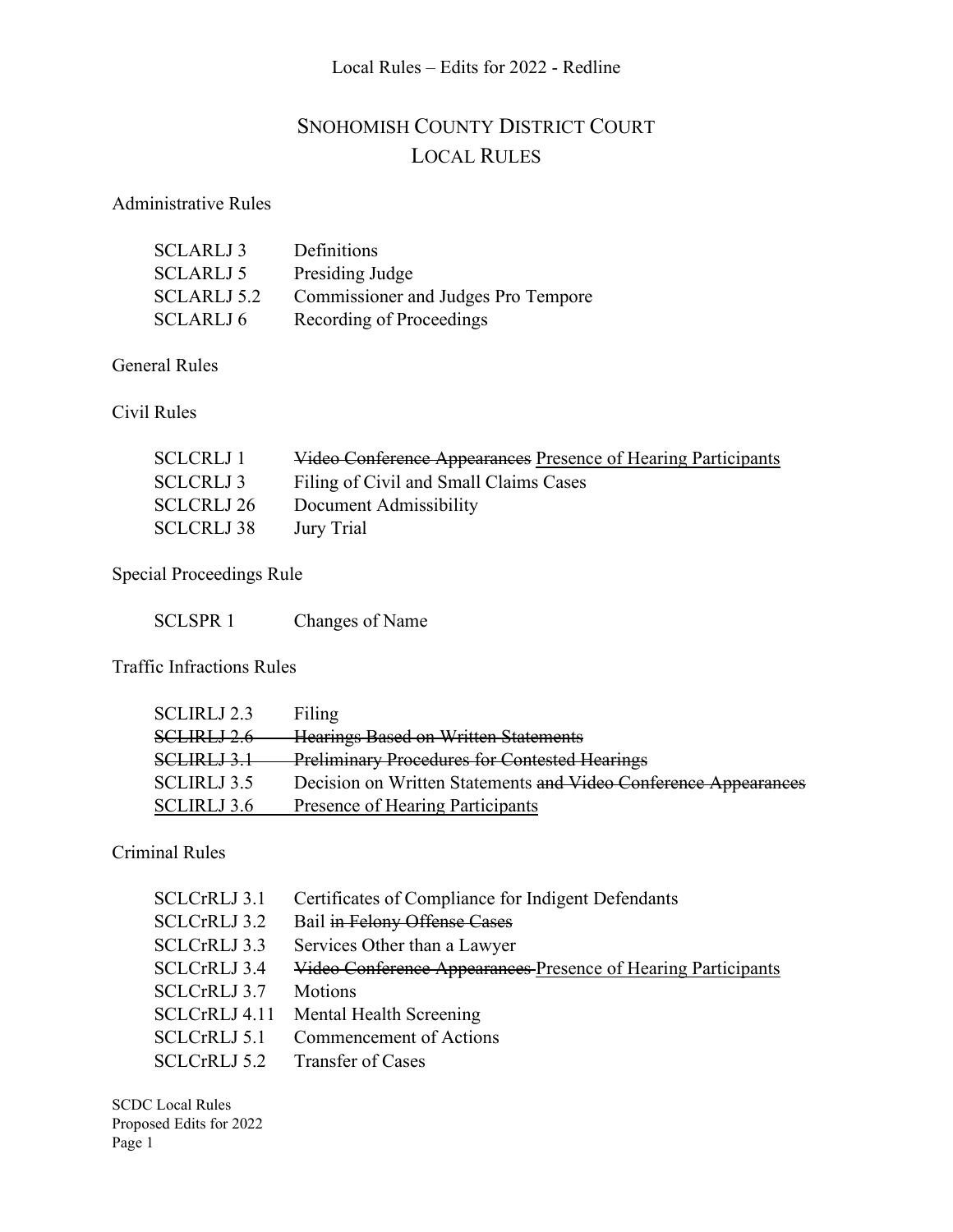SCLCrRLJ 6.1.1 Trial by Jury SCLCrRLJ 7.1 Deferred Prosecution

# **ADMINISTRATIVE RULES**

#### SCLARLJ 3 - DEFINITIONS

(a) Name of Court. The Snohomish County District Court consists of four divisions and operates in facilities in four electoral districts. Reference to a particular physical location shall specify the electoral district that shall be known as a division of the Snohomish County District Court. The current divisions are as follows:

- (1) Cascade Division 415 E. Burke Avenue, Arlington, WA 98223-1099
- (2) Evergreen Division 14414 179th Avenue SE, Monroe, WA 98272-0625
- (3) Everett Division 3000 Rockefeller Avenue, Everett, WA 98201-4060
- (4) South Division 20520 68th Avenue W., Lynnwood, WA 98036-7406
- (b) "Judge" means a current appointed or elected Snohomish County District Court Judge.
- (c) "Judicial Officer" means Judges as defined in SCLARLJ 3(b), Snohomish County District Court Commissioners and Snohomish County District Court Judges Pro Tempore.
- (d) "Physically Present" means physically present in the courtroom.
- (e) "Remotely Present" means present through video conferencing with an audio and video connection. Participants are responsible for their own device and internet connection. Failure to connect to the hearing at the scheduled start time or disconnecting prior to the conclusion of the hearing may be considered a failure to appear.

[Effective September 1, 2003; Amended September 1, 2019; Amended September 1, 2021]

#### SCLARLJ 5 - PRESIDING JUDGE

- (a) Election and Term of Office. The Court shall be managed by the Presiding Judge or, in the absence of the Presiding Judge, the Assistant Presiding Judge. The Presiding Judge and the Assistant Presiding Judge shall be elected by a majority of the Judges prior to December 1st in the year immediately occurring before the term of office. The term of office for the Presiding Judge shall be three years. The Assistant Presiding Judge may serve a term less than three years.
- (b) Appeals.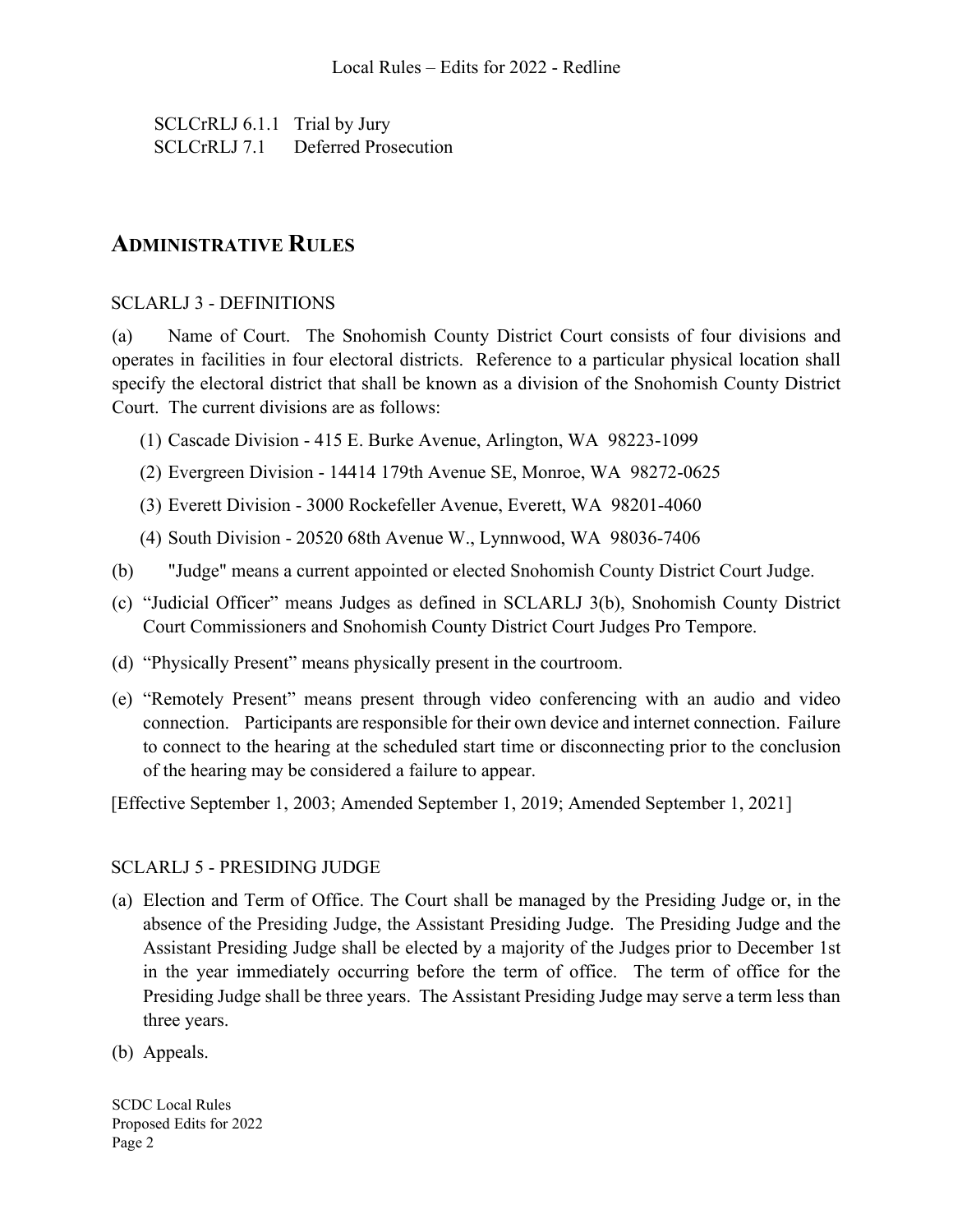- (1) A decision of the Presiding Judge may be appealed to the Judges by any Judge.
- (2) An affirmative vote of a majority of the Judges is required to reverse a decision of the Presiding Judge.
- (c) Meetings.
	- (1) Regular Meetings. Regular meetings of the Judges shall be held not less than every quarter. These meetings shall be on such a day as may be designated by the Presiding Judge.
	- (2) Special Meetings. Special meetings of the Judges may be called at any time by the Presiding Judge or by any four Judges acting jointly. Notice of any such meeting shall be provided to each Judge at least 48 hours in advance by personal contact, electronically with receipt verification, or in writing left at the Judge's assigned division.
	- (3) Meeting Agendas. The Presiding Judge shall prepare the agenda for Judges' meetings. Any Judge may place any item of business on the agenda.
	- (4) Voting. At a Judge's meeting, each Judge shall have the right to cast one vote on any issue before the Judges.
	- (5) Quorum. A quorum for the conduct of business by the Judges shall be a majority of the Judges.
- (d) General Responsibilities. In order to assure the expeditious and efficient handling of all cases and an equitable distribution of workload among the several divisions, the Presiding Judge may, by written order, direct that cases be filed in different divisions than otherwise provided in these rules. It is recommended, but not required, that the Presiding Judge consult with the affected division Judges, affected law enforcement agencies, and other affected parties prior to making such decisions.

[Effective September 1, 2003; Amended September 1, 2004; Amended September 1, 2019, Amended September 1, 2020; Amended September 1, 2021]

## SCLARLJ 5.2 - COMMISSIONERS AND JUDGES PRO TEMPORE

- (a) Court Commissioners shall serve at the pleasure of the Judges and under the direction of the Presiding Judge.
- (b) Commissioners shall be compensated at a rate of pay established in the Court's annual budget.
- (c) Judges Pro Tempore shall be compensated in an amount that does not exceed the daily rate of compensation earned by Commissioners.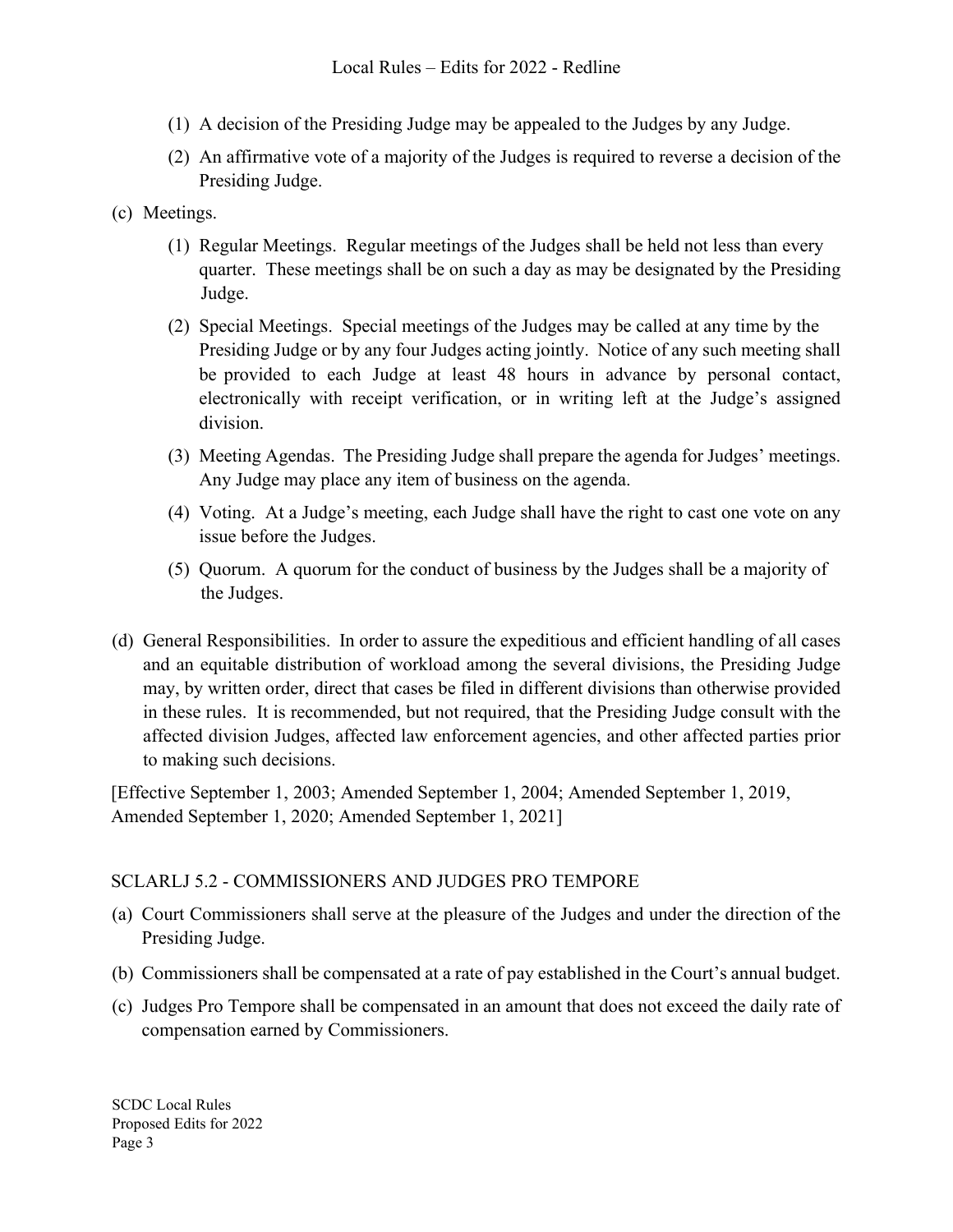(d) From time to time, the Presiding Judge may appoint Pro Tempore Commissioners as authorized by County ordinance. Pro Tempore Commissioners shall be compensated at the same rate as Judges Pro Tempore.

[Effective September 1, 2003; Amended September 1, 2019]

#### SCLARLJ 6 – RECORDING OF PROCEEDINGS

The recording or dissemination of the broadcast of any court proceedings through video conferencing is not permitted without written permission of the judicial officer conducting the hearing.

[Effective September 1, 2020]

# **CIVIL RULES**

## SCLCRLJ 1 – PRESENCE OF HEARING PARTICIPANTS THE PARTIES

- (a) Attorneys, parties, and witnesses, and interpreters shall be physically present for all civil proceedings, unless this rule or Order of the Court permits them to be remotely present.
- (b) Attorneys, parties, and interpreters witnesses may be remotely present for the following civil proceedings:
	- (1) Petition for a change of name;
	- (2) Ex-parte protection order hearing;
	- (3) Small Claims Court mediation hearings;
	- (4) Civil motions without testimony;
	- (5) Any other civil hearing with prior approval of a judicial officer.
- (c) Any person permitted to be remotely present by this rule may be required to be physically present at the discretion of a judicial officer. Interpreters shall be physically present if the hearing participant needing interpreter services is required to be physically present.
- (d) Requirements to be physically or remotely present may be modified at the discretion of the Judicial Officer assigned to the hearing.

[Effective September 1, 2020; Amended September 1, 2021; Amended September 1, 2022]

SCLCRLJ 3 - FILING OF CIVIL AND SMALL CLAIMS CASES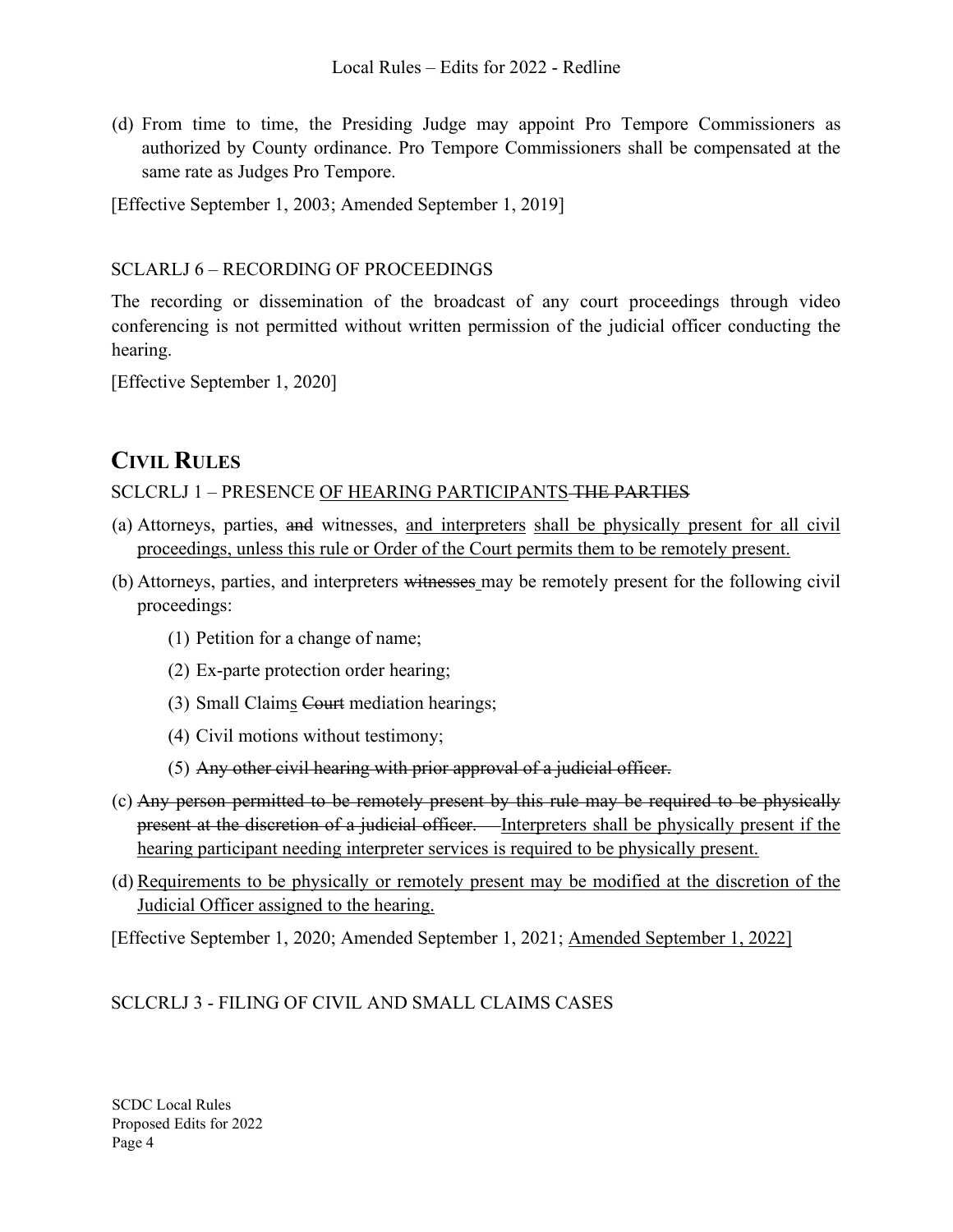(a) RCW 3.66.040 shall govern the division into which civil and small claims cases are filed. For purposes of this rule, reference to the 'district' in the statute shall mean the division of Snohomish County District Court.

(b) Impound Hearings. Impound Hearings shall be filed in the division where impound of the vehicle occurred.

(c) Transfer of Civil and Small Claim Cases. A Judicial Officer may transfer non-jury civil or small claims cases to a different division upon the court's own motion or motion of any party upon a finding of good cause. The Presiding Judge may enter a written order transferring a civil jury case to a different division upon a finding of good cause.

(d) The filing of a case in the improper division does not create a jurisdictional defect and does not deprive the Court of jurisdiction otherwise conferred by law.

(e) These rules do not govern the filing of any petition for civil protective orders. Such petitions may be filed in any division of the Snohomish County District Court.

[Effective September 1, 2003; Amended September 1, 2019; Amended September 1, 2020]

# SCLCRLJ 26 - DOCUMENT ADMISSIBILITY

(a) Certain Documents Admissible. Subject to the requirements of ER 904, the following documents are admissible in a civil case:

(1) The written statement of any witness, including the written report of an expert witness, and including a statement of opinion which the witness would be allowed to express if testifying in person, if it is made by affidavit or by declaration under penalty of perjury.

[Effective September 1, 2012; Amended September 1, 2019; Amended September 1, 2020]

## SCLCRLJ 38 - JURY TRIAL

- (a)  $\frac{1}{4}$  Jury Trial (1) Confirmation Required. Two Court days prior to the jury trial date, the party demanding a jury trial shall email confirmation to DCJuryConfirmations@snoco.org between 8:30 AM and 4:30 PM, and confirm that the case is going to proceed to jury trial. Confirmation must include the name of the person confirming, the party they represent, the case number and the Division where trial is calendared. Failure to confirm may result in a jury panel not being available.
- (2b) This procedure may be modified by written order entered in a particular case.

[Effective: September 1, 2018; Amended September 1, 2022]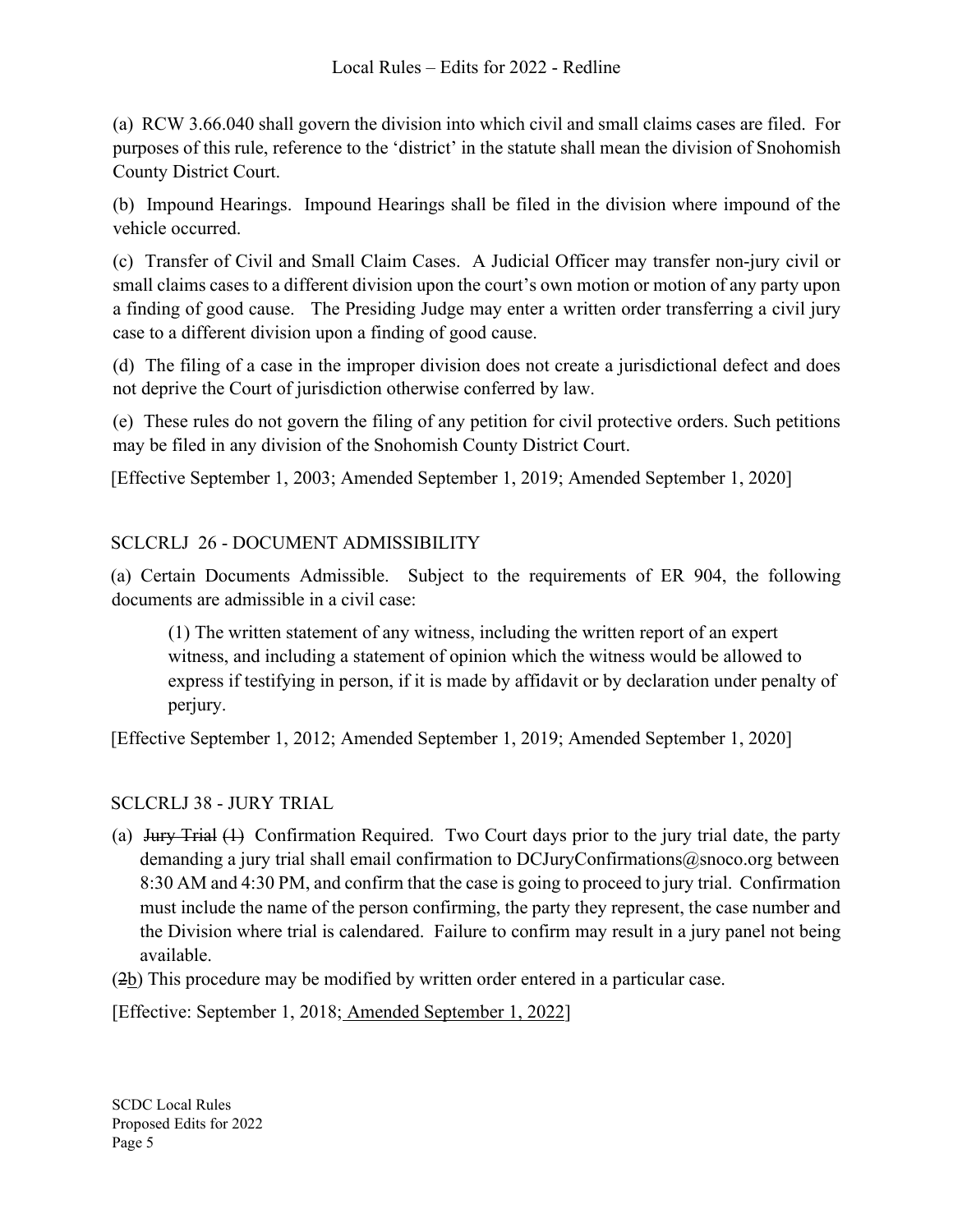# **SPECIAL PROCEEDINGS RULES**

### SCLSPRLJ 1 – CHANGE OF NAME

(a) Identification required. Applicants for a change of name pursuant to RCW 4.24.130 must present valid photo identification at the time of application. Acceptable forms of identification include a Washington State Driver's License, Washington State ID Card, US Passport or US Military ID. Other forms of valid photo identification may be accepted at the discretion of a Judicial Officer.

(b) Change of Name for Minor Child

(1) Birth Certificate. A certified copy of any minor applicant's birth certificate must be presented to the clerk for verification, copying and filing with the application for name change.

(2) Parental Consent. A minor child must be represented by a parent or legal guardian. In the absence of consent from one of the biological or legal parents, the court may grant the petition if such action would be in the best interests of the child and the nonconsenting parent has received notice of the hearing on the petition.

(2) Notice of Hearing. A parent or guardian who has not consented to a minor's change of name and whose parental rights have not been previously terminated must be given actual notice or notice by publication as provided in CRLJ 4. Petitioner shall file proof of service of the Petition and hearing date on other parties at least ten (10) days prior to the hearing. The notice requirement may be waived by a Judicial Officer upon a finding of good cause.

(3) Notice by Publication. A person petitioning to change the name of a minor child may move the court for an order authorizing notice to a parent by publication. The requesting parent must certify under penalty of perjury that the whereabouts of the other parent are unknown. If authorized by the court, publication of a single notice in a newspaper of general circulation in the county of the non-consenting parent's last known residence shall be sufficient so long as the notice contains a hearing date, the name of the minor, the name the petitioner desires the child to assume, and sets forth the reasons for requesting the change of name.

[Effective September 1, 2003; Amended September 1, 2019; Amended September 1, 2020; Amended September 1, 2021]

# **INFRACTION RULES**

#### SCLIRLJ 2.3 – FILING

Notices of Infraction shall be filed in the division where the violation is alleged to have occurred.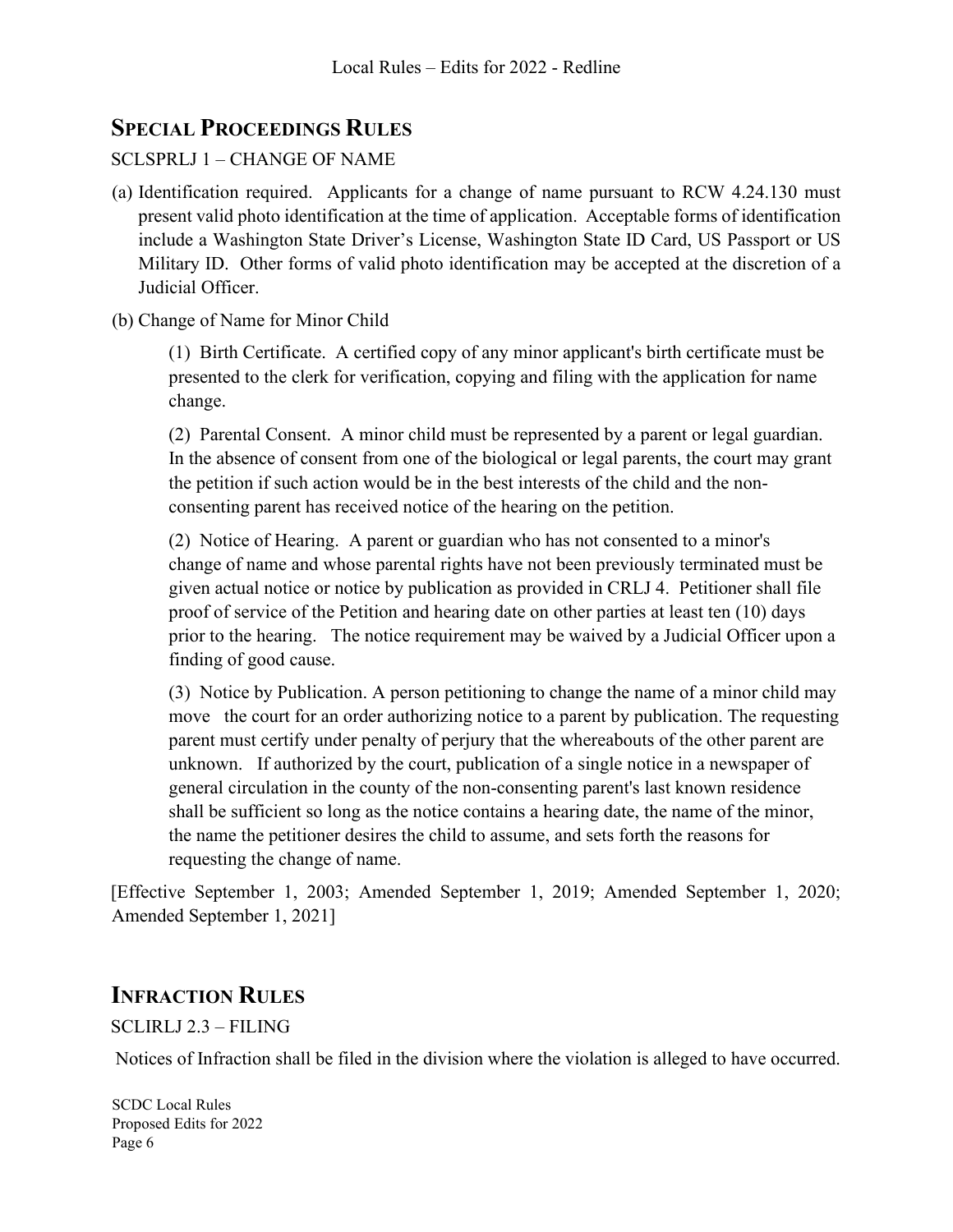[Effective September 1, 2003; Amended September 1, 2019]

SCLIRLJ 2.6 - HEARINGS BASED ON WRITTEN STATEMENTS [Rescinded September 1, 2020]

### SCLIRLJ 3.1 - PRELIMINARY PROCEDURES FOR CONTESTED HEARINGS

 Subpoenas in Municipal Cases. In municipal cases where a party has requested that a witness be subpoenaed, the clerk may reschedule the hearing to the municipality's next available calendar. [Effective September 1, 2003; Amended September 1, 2020]

## SCLIRLJ 3.5 - DECISION ON WRITTEN STATEMENTS AND REMOTE HEARINGS.

(a) Decisions on written statements are authorized pursuant to IRLJ 3.5(a).

(b) Defendants, attorneys, and witnesses may be remotely present for mitigation and contested hearings on infractions. Any person permitted to be remotely present by this rule may be required to be physically present at the discretion of a judicial officer.

[Effective September 1, 2003; Amended September 1, 2020; Amended September 1, 2021; Amended September 1, 2022]

## SCLIRLJ 3.6 – PRESENCE OF HEARING PARTICIPANTS

(a) Attorneys, parties, and witnesses may be remotely present for mitigation and contested infraction proceedings.

(b) Interpreters shall be physically present if the hearing participant needing interpreter services is required to be physically present.

(c) Requirements to be physically or remotely present may be modified at the discretion of the Judicial Officer assigned to the hearing.

[Effective September 1, 2022]

# **CRIMINAL RULES**

SCLCrRLJ 3.1 – CERTIFICATES OF COMPLIANCE FOR INDIGENT DEFENDANTS

(a) Certificates of Compliance with the Standards for Indigent Defendants required by CrRLJ 3.1 shall be filed quarterly with the Snohomish County District Court Clerk's Office.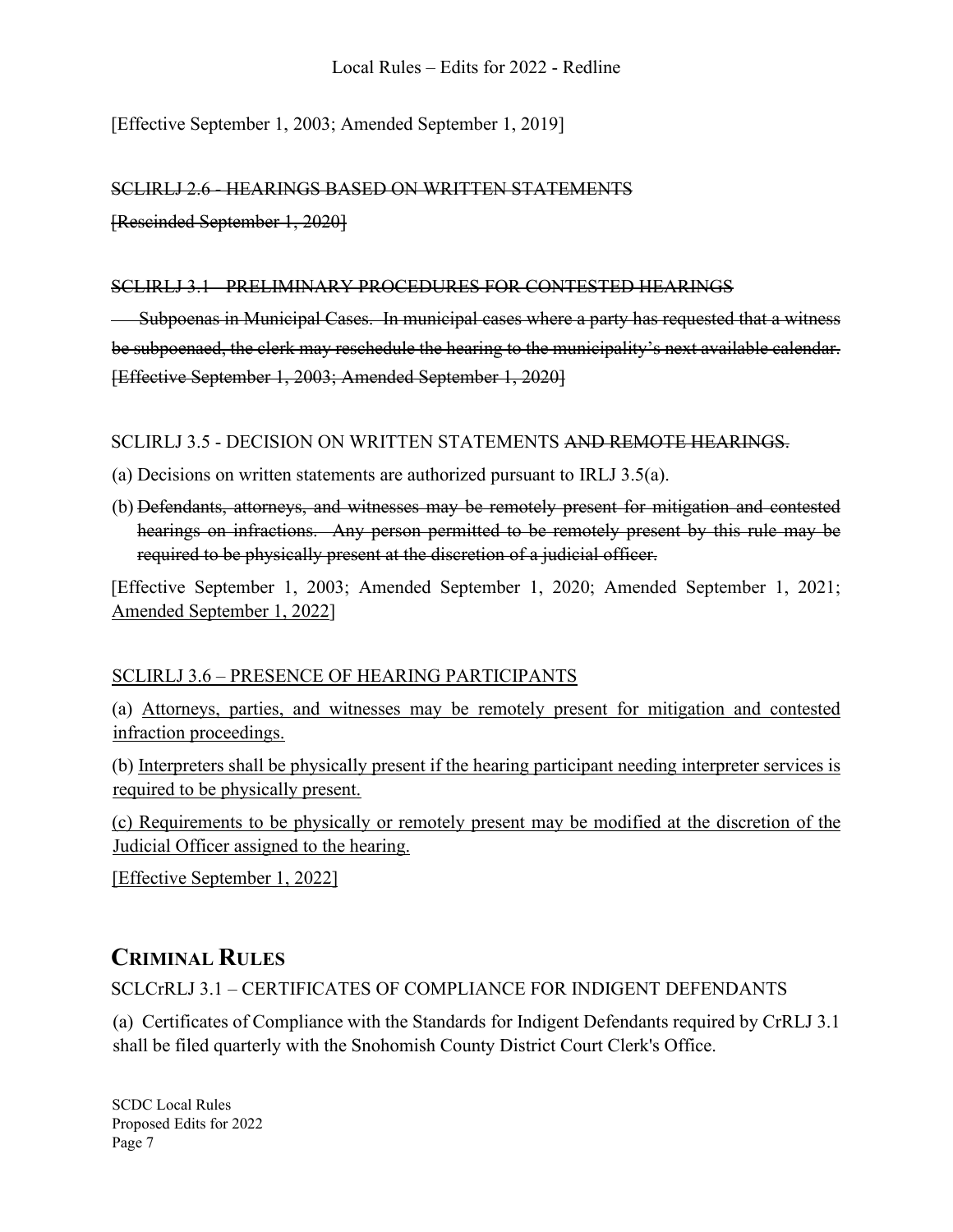(b) All Notice of Appearance forms filed by counsel for indigent defendants shall indicate in a separate paragraph whether a current CrRLJ 3.1 Certificate of Compliance with the Standards for Indigent Defendants is on file with the Snohomish County District Court Clerk's Office.

[Effective September 1, 2018; Amended September 1, 2021]

# SCLCrRLJ 3.2 - BAIL IN FELONY OFFENSE CASES

(a) A person subject to custodial arrest for a misdemeanor or gross misdemeanor offense shall be held in custody until they have posted bail according to the bail schedule set forth below or appeared before a Judicial Officer.

(1) Except as provided in subsections (2) and (3) below, bail for a person arrested for a misdemeanor offense shall be \$500.00 and bail for a person arrested for a gross misdemeanor offense shall be \$1,000.00.

(2) Domestic Violence: A person arrested pursuant to RCW  $10.31.100(2)(a) - (d)$  shall be held in custody until release by a judicial officer on bail, personal recognizance, or court order.

(3) Driving Under the Influence or Physical Control: Bail for a person arrested for a violation of RCW 46.61.502 or RCW 46.61.504, and where RCW 10.31.100(16)(a) is not applicable, shall be \$5,000.

(b) A person subject to custodial arrest for a felony offense shall be held in custody until they have posted bail according to a bail schedule established by the Superior Court or appeared before a Judicial Officer.

(c) Nothing in this rule shall limit the authority of a Judicial Officer to deviate from the bail schedule.

[Readopted Effective September 1, 2008; Amended September 1, 2019; Amended September 1, 2020; Amended September 1, 2022]

## SCLCrRLJ 3.3 - SERVICES OTHER THAN A LAWYER

Pursuant to CrRLJ  $3.1(f)(2)$ , all requests and approval for investigative, expert or other services under CrRLJ 3.1(f) are hereby delegated to the Snohomish County Office of Public Defense (OPD). Upon finding that investigative, expert, or other services are necessary to an adequate defense and that the defendant is financially unable to obtain them, the OPD shall authorize the services. The OPD shall set both the hourly rate and total remuneration for such expert(s) or other services based upon usual and customary rates in the community for such services at public expense. Where, after review by the Director of the OPD, services are denied in whole or in part, the defendant may move for de novo review before a Judicial Officer in the Division in which the case is filed.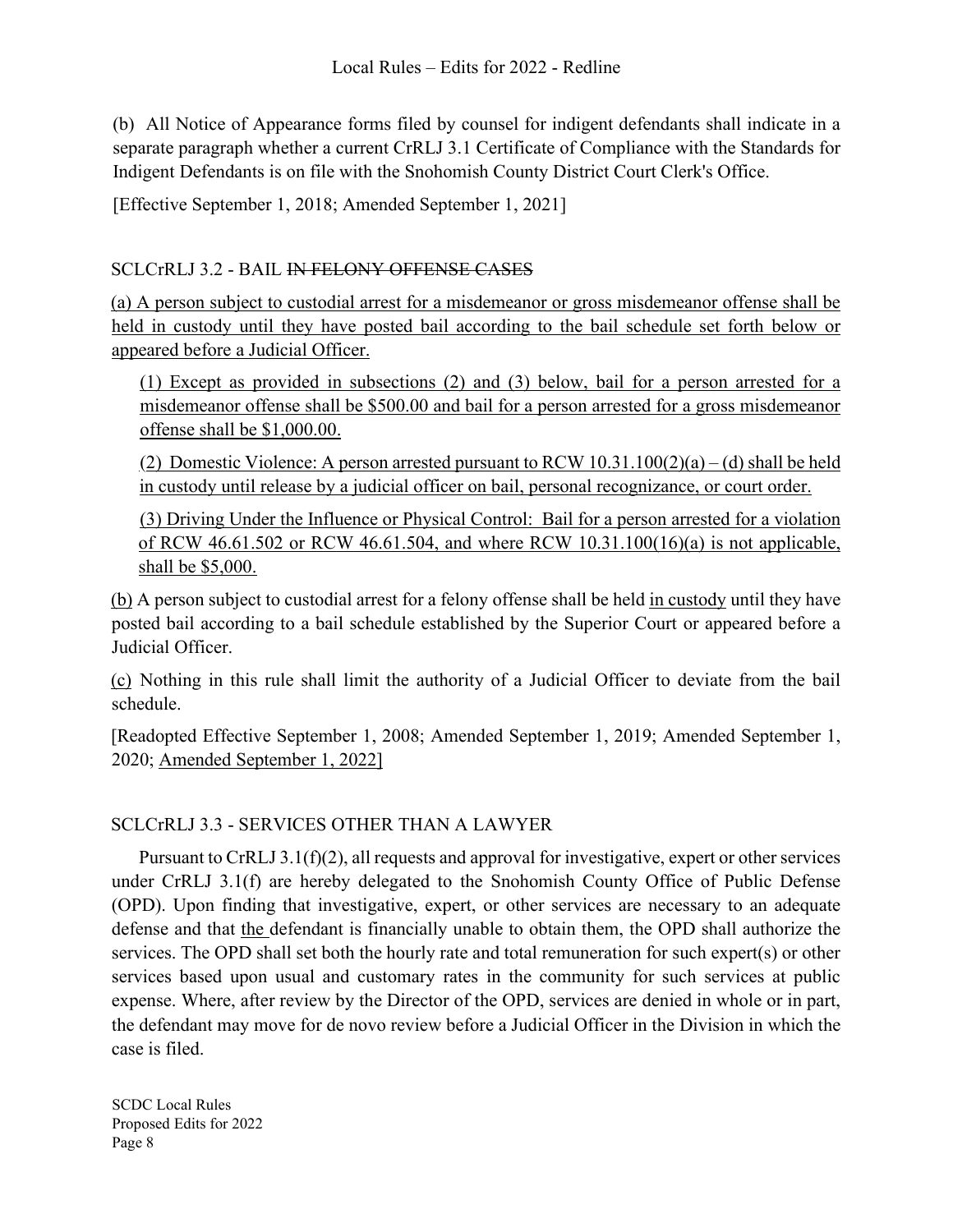[Effective September 1, 2018; Amended September 1, 2019; Amended September 1, 2022]

# SCLCrRLJ 3.4 – PRESENCE OF THE DEFENDANT, DEFENSE COUNSEL, AND PTOSECUTOR HEARING PARTICIPANTS

(a) Pursuant to CrRLJ 3.4(d), the court finds good cause to require the defendant to be physically or remotely present for the necessary hearings listed below. Unless required to be physically present under (b) of this rule, the defendant may be physically or remotely present.

(1) Compliance hearings pursuant to RCW 10.21.055 and RCW 9.41.800. The Court finds good cause to require the defendant to be physically or remotely present at compliance hearings pursuant to RCW 10.21.055 (alcohol monitoring) and RCW 9.41.801 (weapons surrender). Compliance with these statutes is a condition of release set by the Court and verification of timely compliance with these statutes has public safety implications. Non-compliance will result in review of release conditions. A defendant failing to comply with release conditions is subject to modification of release conditions and revocation of release on personal recognizance. Defendants have a due process right to notice and a hearing before any revision of release conditions. CrRLJ 3.2(j). The Court cannot properly conduct a hearing pursuant to CrRLJ 3.2(j) if the defendant is not present.

(2) Modification of Release Conditions Pursuant to CrRLJ  $3.2(i)$ . The Court finds good cause to require the defendant to be physically or remotely present for hearings pursuant to CrRLJ 3.2(j) to modify release conditions or revoke release on personal recognizance. A defendant has a due process right to be advised of the allegations related to modification -of non-compliance with release conditions and to have a hearing regarding those allegations. The Court cannot properly conduct a hearing pursuant to CrRLJ 3.2(j) if the defendant is not present.

(3) Trial Confirmation Hearings. The Court finds good cause to require the defendant to be physically or remotely present for Trial Confirmation in order for Tthe Court must to properly manage the jury trial caseload and Trial Confirmation calendars. At Trial Confirmation, the case is typically either continued, a resolution occurs resolved, or confirmed for trial. Leaving continuances, dispositions and confirmation of cases to the assigned trial date would unreasonably congest the Trial Call calendar, preclude the Court from determining the need for jurors, impede the timely commencement of trials for that term, and prevent the Court from fulfilling the responsibility to protect the time for trial rights of the parties.

(A) Continuances. Defendants represented by counsel may waive their presence at Trial Confirmation, upon a form approved by the Court, if a continuance of the trial date is requested by either party. Unrepresented defendants must be physically present at Trial Confirmation if a continuance of the trial date is requested by either party. A continuance is a critical stage of the proceedings and the defendant has the right to appear. A motion to continue cannot be heard in the absence of an unrepresented defendant.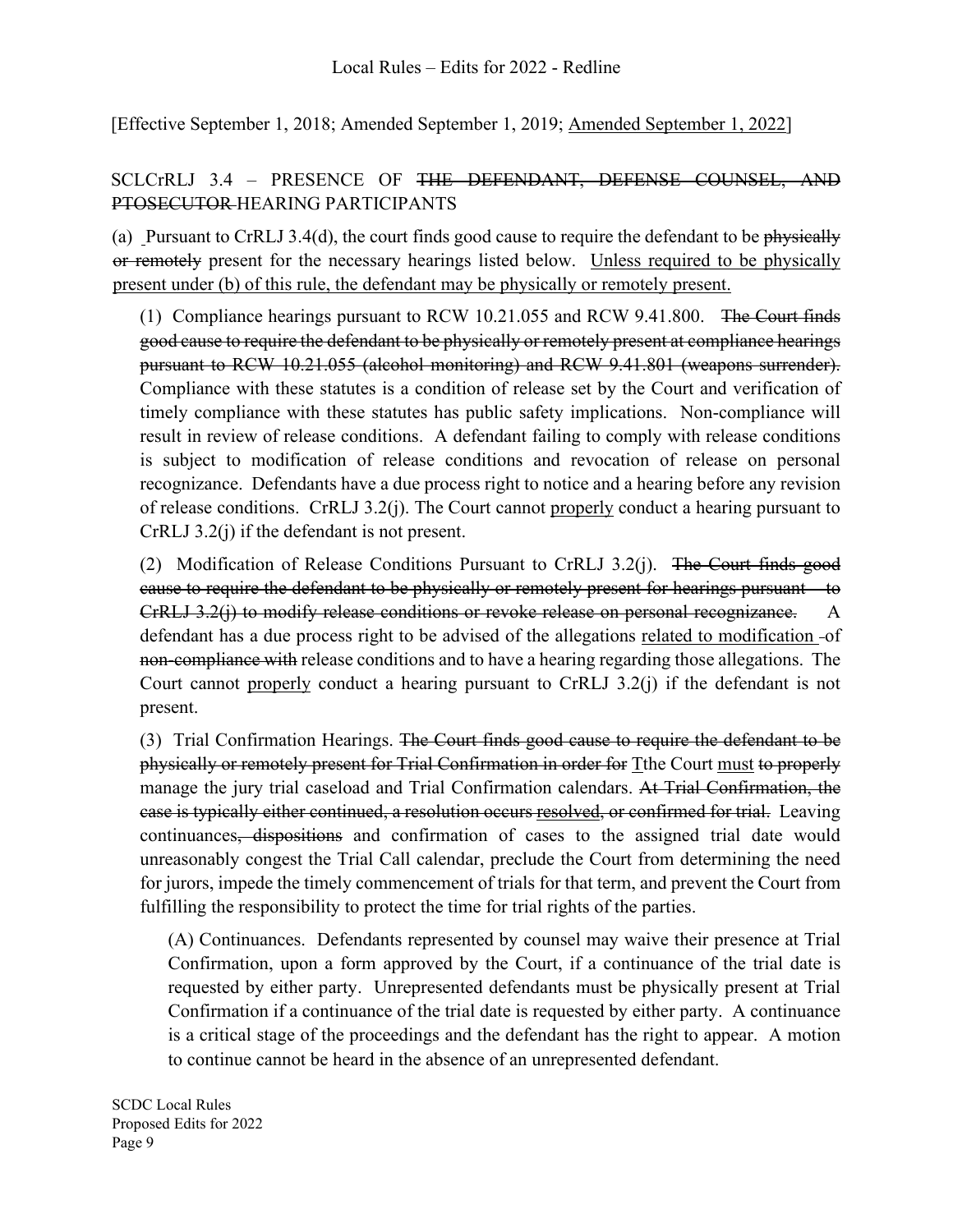(B) Resolution. Cases may be resolved at Trial Confirmation through a guilty plea or other agreement between the parties such as a CrRLJ 6.1.2(b) Stipulation or Submittal, a Stay of Proceedings or Stipulated Order of Continuance. Each of these possible resolutions requires the defendant to be present.

(C) Trial Confirmation. Cases confirmed for the assigned trial date at Trial Confirmation require the parties to submit a Trial Confirmation Order. The order affirms that discovery has been completed, necessary pre-trial motions have been resolved, witness interviews have been completed, the defendant confirms availability for the trial term, and the matter is ready to proceed to trial. The Court cannot properly assess the readiness of the parties to proceed to trial if the defendant is not present.

(4) Sentence Probation Review Hearings. The Court finds good cause to require the defendant to be physically or remotely present for The Court finds good cause to require the personal appearance of all defendants for Sentence Probation Review hearings. A defendant has a due process right to be advised of the allegations of non-compliance with probation conditions, to have a hearing regarding the allegation and to require the prosecutor to prove the allegations of non-compliance. The Court cannot properly conduct a sentence probation review hearing if the defendant is not present.

(b) The defendant, defense counsel, witnesses, and interpreters shall be physically present for the following hearings:

(1) Arraignment, unless waived pursuant to CrRLJ  $4.1(g)$ ;

(2) Evidentiary Motions;

(3) Guilty Plea, Entry of Deferred Prosecution, or Entry of Stipulated Order of Continuance;

(4) Sentencing; and

(5) Probation Review Fact Finding Hearings.

- (c) The defendant's attorney shall be physically present if the defendant is required to be physically present.
- (d) The prosecutor shall be physically present for all appearances.

(e) Interpreters shall be physically present if the hearing participant needing interpreter services is required to be physically present.

(f) Any person permitted to be remotely present by this rule may be required to be physically present at the discretion of a judicial officer. Any person required by this rule to be physically present may be remotely present with the prior approval of a judicial officer. Requirements to be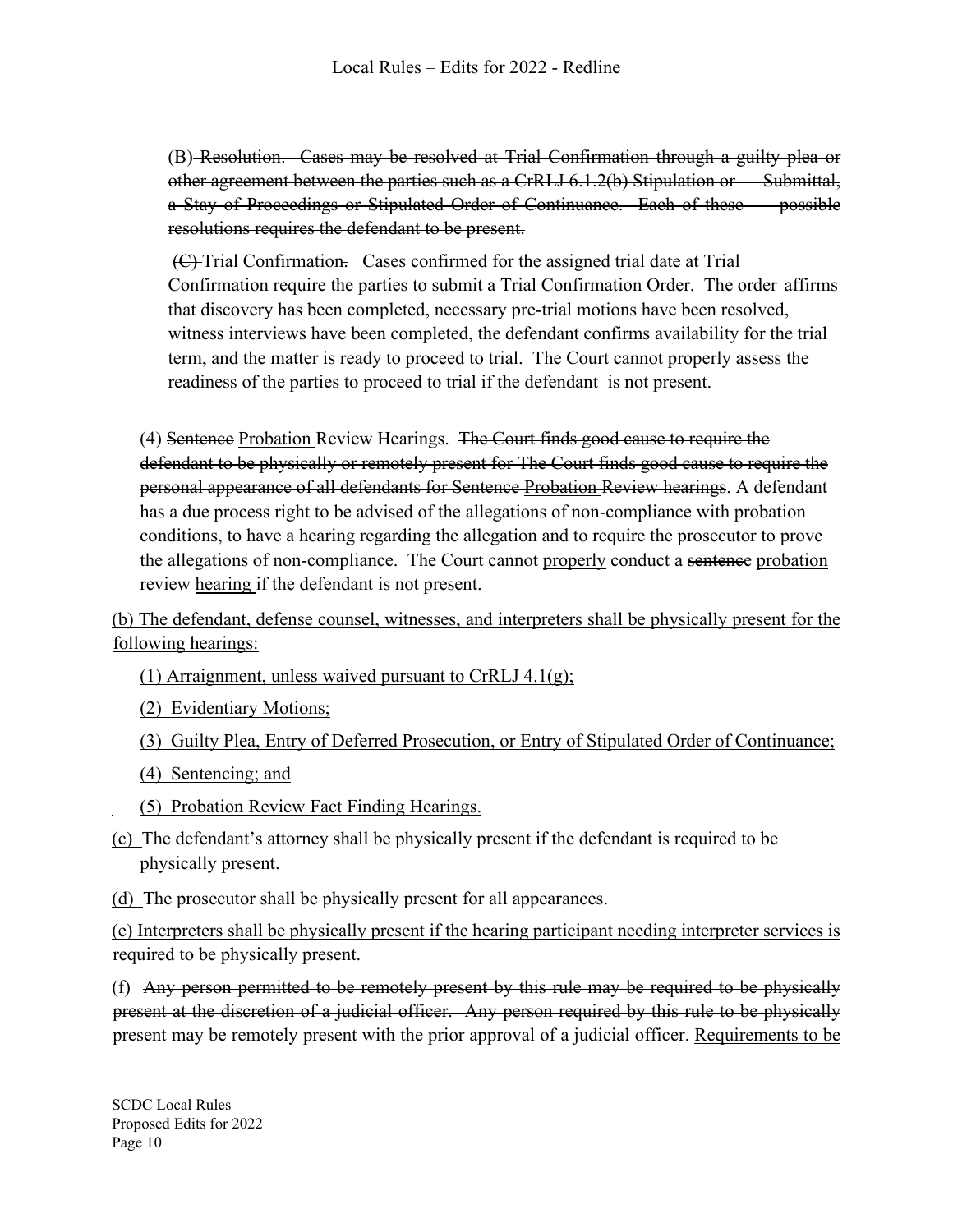physically or remotely present may be modified at the discretion of the Judicial Officer assigned to the hearing.

[Effective September 1, 2020; Amended September 1, 2021; Amended September 1, 2022]

# SCLCrRLJ 3.7 – PRE-TRIAL MOTIONS

(a) Confirmation Required. Two court days prior to the calendared hearing date, the party demanding a CrRLJ 3.5 hearing and the moving party for all motions filed pursuant to CrRLJ 3.6, SCLCrRLJ 3.7(b), CrRLJ 8.3 and any other motion to suppress evidence or motion to dismiss, shall email confirmation to dcmotionconfirm@snoco.org between 8:30 AM and 4:30 PM, and confirm that the motion is going to proceed. Confirmation must include the name of the person confirming, the party they represent, the case number, the Division where hearing is calendared and whether the defendant is in custody. Failure to confirm may cause the case to be stricken from the motion calendar.

(b) Pre-Trial Motions. Unless otherwise ordered by a Judicial Officer, motions pursuant to CrRLJ 3.5 and CrRLJ 3.6 shall be heard not later than 1 week prior to the trial date.

(c) Timing. The filing, content and calendaring of motions is governed by CrRLJ rules 3.6, 8.1 and 8.2, except that any responsive pleadings must be filed and served not later than 12:00 pm on the court day before the scheduled hearing.

[Effective January 30, 2019; Amended September 1, 2019; Amended September 1, 2021]

# SCLCrRLJ 4.11 – MENTAL HEALTH SCREENING

(a) Initial Mental Health Screening.

- (1) Upon receiving a representation that there may be reason to doubt the competency of an in-custody criminal defendant, the court shall order an initial mental health screening by a mental health professional at Snohomish County Corrections.
- (2) The initial Mental Health Screening Report shall be provided in writing to the court, the Prosecuting Attorney and defense counsel within three (3) court days of the entry of the entry of the Initial Mental Health Screening Order.
- (3) The assessment and report required by this rule shall be conducted and prepared by qualified professionals in the mental health field at Snohomish County Corrections.

(b) Court Action. At the hearing following receipt of the initial Mental Health Screening Report, the court shall, along with the Report, consider the arguments and any factual information from the Prosecuting Attorney and the defendant's counsel and may either: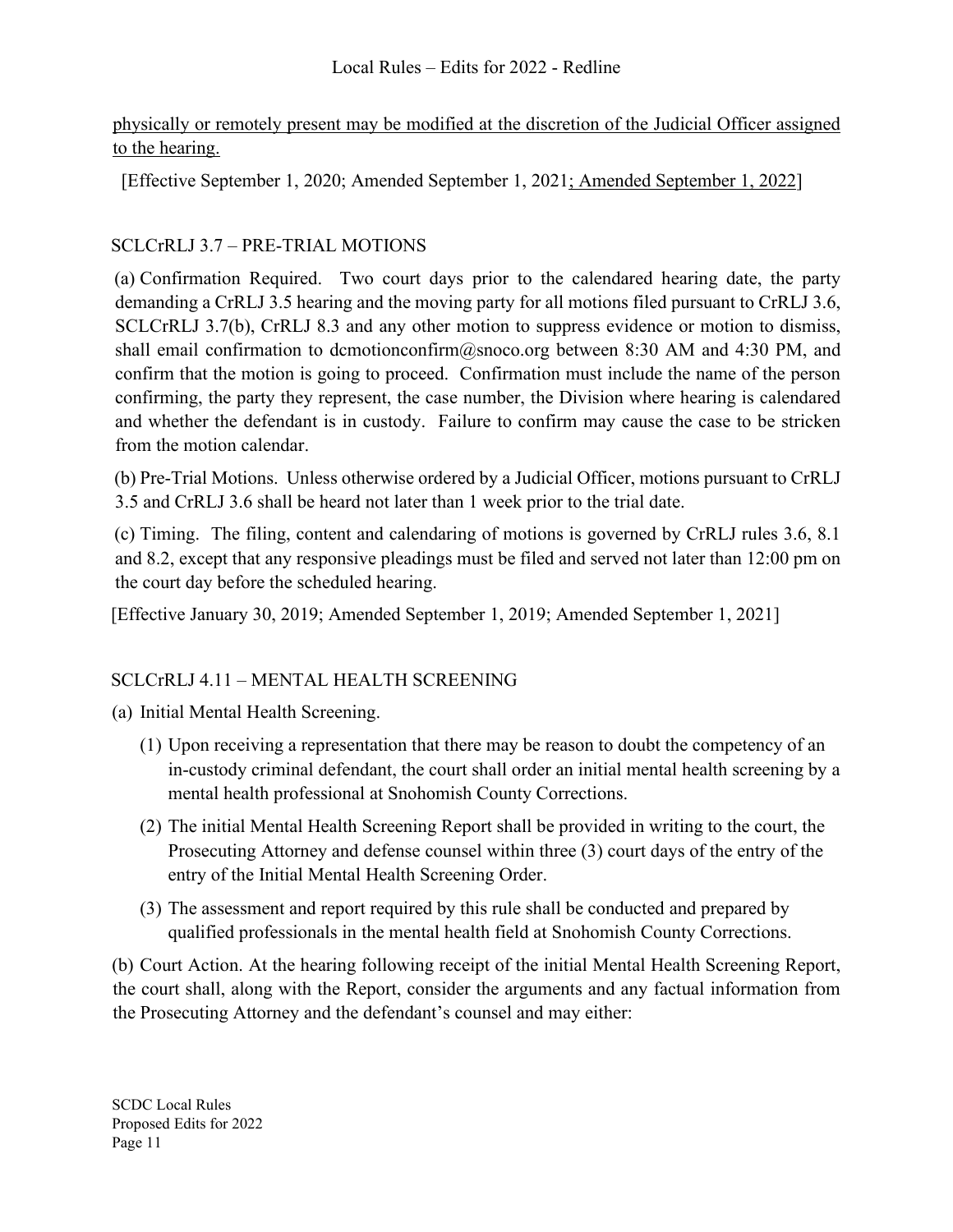(1) Find that there is not a reason to doubt the competency of the in-custody defendant and deny the Motion for a further evaluation of the defendant's competency pursuant to RCW 10.77.060, or

(2) Find that there is reason to doubt the competency of the in-custody defendant, and provided that the defendant has not indicated his or her intention to rely on the defense of insanity pursuant to RCW 10.77.030, stay further criminal proceedings, and order an evaluation of the mental health condition (competency) of the in-custody defendant at state expense pursuant to RCW 10.77.060, by a qualified community expert, who has been preapproved by the court (subject to available funding). Such competency evaluation shall be in writing and returned to the court not later than 15 days from the entry of such order, or

(3) Find that there is reason to doubt the competency of the in-custody defendant, stay further criminal proceedings, and order that a qualified expert from Western State Hospital evaluate and report on the mental health condition (competency) of the defendant pursuant to RCW 10.77.060, or

(4) Find that there is reason to doubt the competency of the in-custody defendant, stay further criminal proceedings, and, upon finding that circumstances involving the health of the defendant require, order that the defendant be transported to Western State Hospital for an evaluation and preparation of a report on the mental health condition (competency) of the defendant, pursuant to RCW 10.77.060.

(b) Waiver of Initial Mental Health Screening/Rescreening.

(1) The Initial Mental Health Screening required by this local rule may be waived by the court upon the agreement of both the Prosecuting Attorney and the defendant's attorney that such screening is unnecessary in a particular case.

(2) An in-custody defendant may be ordered by the court to be rescreened at any time, upon finding that it is likely that the mental condition of the defendant has changed since the last screening.

(c) Defendant rights.

(1) Any time the defendant is being assessed by court appointed experts or professional persons pursuant to the provisions of this local rule, the defendant shall be entitled to have his or her attorney present.

(2) In an initial mental health screening conducted under this chapter, the defendant may refuse to answer any question if he or she believes his or her answers may tend to incriminate him or her or form links leading to evidence of an incriminating nature.

(3) No provision of this local rule shall abrogate any right guaranteed or provided by the Constitution of the United States or of the State of Washington, Washington statutes or Washington State Court Rules.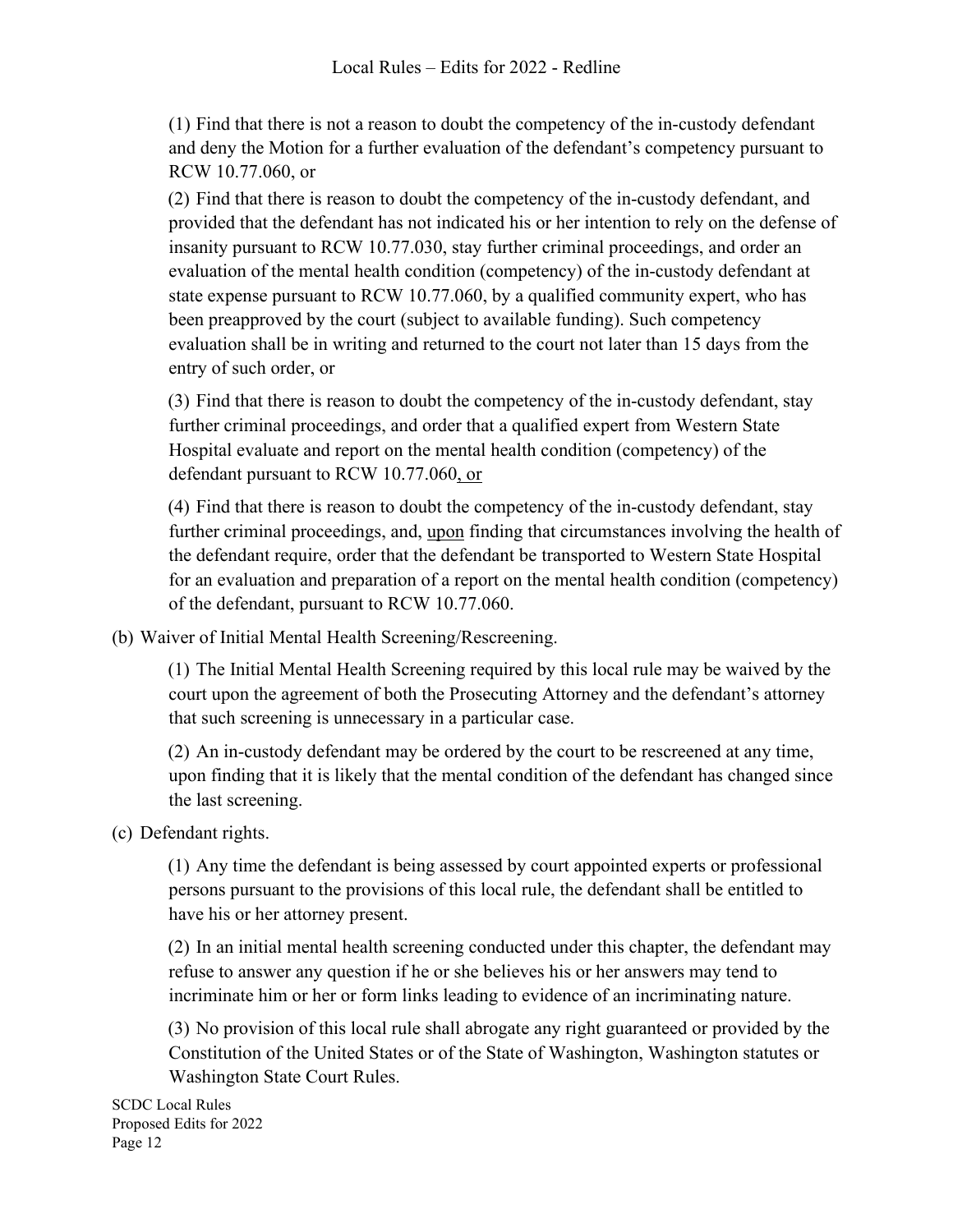[Effective September 1, 2020]

### SCLCrRLJ 5.1 - COMMENCEMENT OF ACTIONS.

(a) Under Municipal Ordinances. Complaints for the violation of a municipal ordinance should be heard in the division in which the municipality exists.

(b) Under Other Laws. All criminal and criminal traffic actions should be filed in the division where the violation is alleged to have occurred.

[Effective September 1, 2003]

#### SCLCrRLJ 5.2 - TRANSFER OF CASES

(a) A Judicial Officer may transfer criminal cases to another division upon the court's own motion or motion of any party upon a finding of good cause.

(b) A defendant on probation in more than one division may have their probation consolidated to one division at the direction of a probation officer. Probation should consider where the defendant resides, current probation staffing levels and probation caseloads in making any consolidation decision.

[Effective September 1, 2003; Amended September 1, 2019]

## SCLCrRLJ 6.1.1 - TRIAL BY JURY

(a) Confirmation Required. Two court days prior to the jury trial date, the defendant if appearing pro se, or the defendant's attorney if represented by counsel, and the plaintiff shall email confirmation to DCJuryConfirmations@snoco.org between 8:30 AM and 4:30 PM, and confirm that the case is going to proceed to jury trial. Confirmation must include the name of the person confirming, the party they represent, the case number, the Division where trial is calendared and whether the defendant is in custody. Failure to confirm may result in a jury panel not being available.

(b) Trial Briefs and Motions in Limine. All trial briefs and motions in limine shall be filed with the Court and opposing party no later than noon the court day prior to the first day of the trial term for which the case has been confirmed.

(c) Trial Confirmation Order. The parties shall complete and file a Trial Confirmation Order at the Trial Confirmation Hearing. The form of the Order shall be approved by the Court.

[Effective: September 1, 2018; Amended September 1, 2019; Amended September 1, 2021]